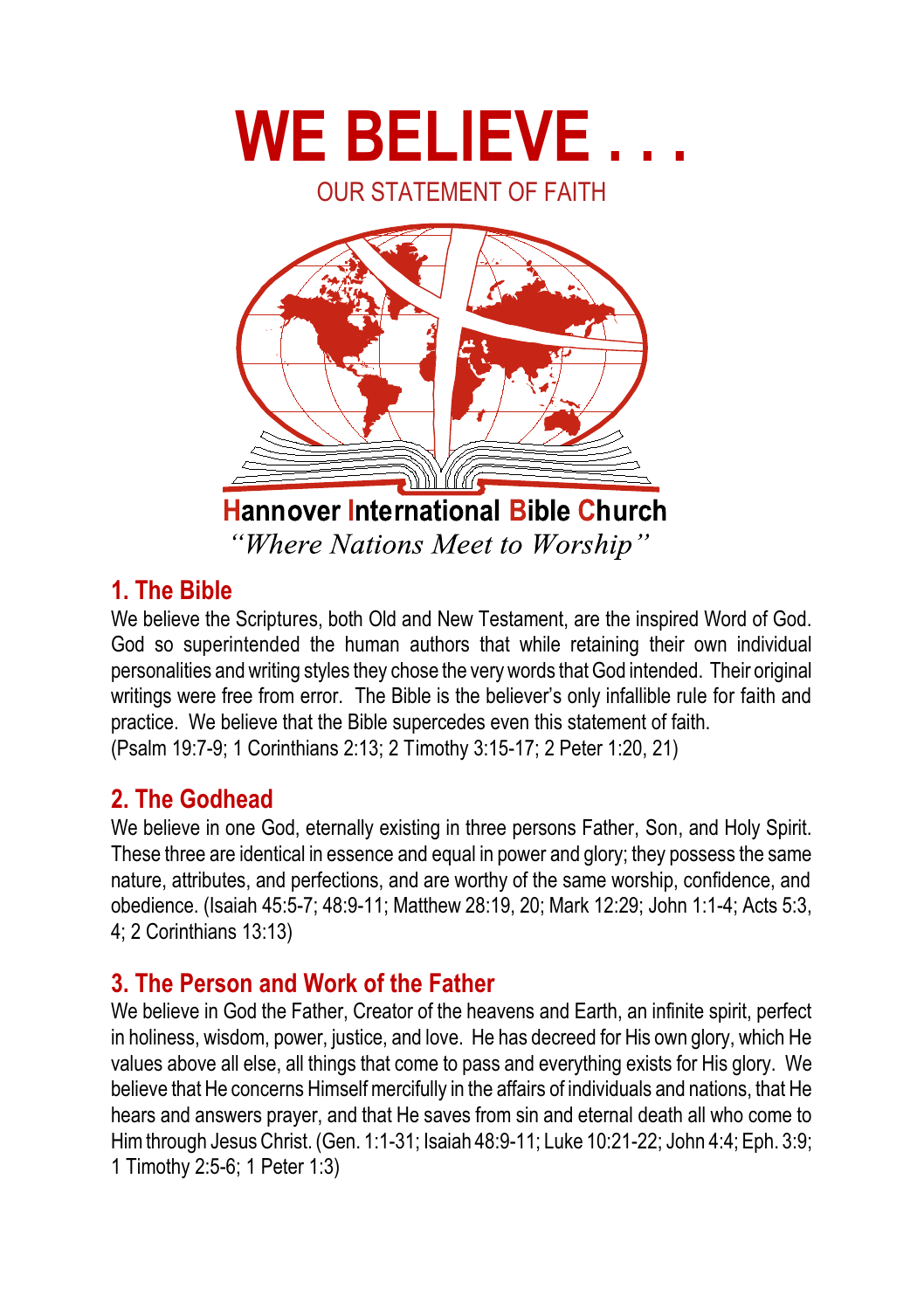#### 4. The Person and Work of Christ

We believe that Jesus Christ, the eternal Son of God, became man without ceasing to be God, being conceived by the Holy Spirit and born of the virgin Mary. He became a man to reveal God to mankind and to redeem His people by giving Himself as a substitutionary sacrifice on the cross of Calvary. He was buried and after three days He bodily arose from the dead. His resurrection is evidence that the sacrifice satisfied God's righteous judgment against sin. He then ascended to the Father's right hand where He intercedes on the believer's behalf. All Scriptures, from first to last, point to Christ. (Luke 1:34, 35: 24:27: John 1:1, 2, 14, 18: Romans 3:24-26: 8:34: Genesis 3:15: 12:1-3: Psalms 45:6-7: 102:25-27)

### 5. The Person and Work of the Holy Spirit

We believe that the Holy Spirit is a Divine Person who regenerates (gives new life to) those who are dead in their sins, convincing them of their sins, and moving them to put their trust in Christ. He baptizes and places all believers into the body of Christ indwells believers permanently, and seals believers until the day of redemption. He fills (controls, leads, quides effectually) those who are vielding to Him. He empowers believers for service. He guides believers in all understanding. (John 3:5-8; 14:16, 17; 16:7-14; Acts 1:8; 1 Corinthians 12:13; Ephesians 4:30; 5:18)

#### 6 The Condition of Man

We believe that the first man, Adam, was created in the image and after the likeness of God. He was free from sin and enjoyed fellowship (a relationship) with God. Through a voluntary act of personal disobedience to the revealed will of God, he fell into a state of sin, lost his spiritual life, and became dead in sins and corrupt in nature. The effects of sin have been transmitted to the entire human race, Jesus Christ excepted, and thus every person born into the world is alienated from God and incapable of remedying his lost and depraved condition apart from divine grace. (Genesis 1:26: 3:1-24: 6:5: Psalm 51:5; Jeremiah 17:9; Romans 3:10-18; 5:12; Ephesians 2:1-3)

## **7. The Means of Salvation**

We believe that salvation from the quilt and condemnation of sin is possible only as the gift of God's grace. It cannot be gained by good resolutions, sincere efforts, nor by adhering to the rules, regulations, or ordinances of any church, or religion. It is freely given. Those enabled by the Holy Spirit, respond in faith to Jesus Christ and trust in the work which He accomplished on the cross of Calvary. All who so trust the Saviour pass from death unto life, are forgiven of their sins, accepted by the Father, and born into His family by the regenerating work of the Holy Spirit through the Word of God. (John 5:24; Ephesians 1:6-7; 2:8-9; Titus 3:5; 1 Peter 1:23)